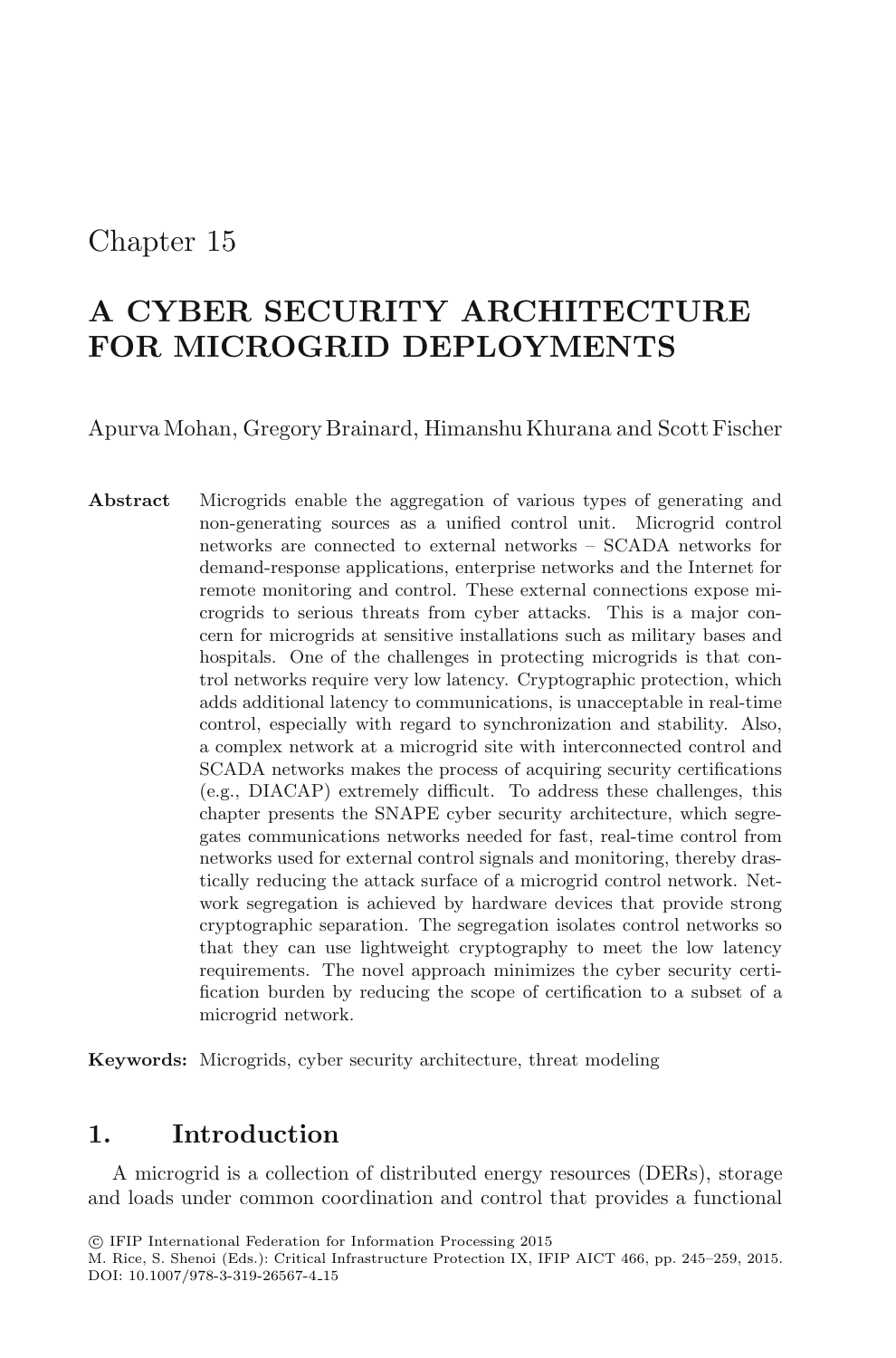interface to enable its management as a single unit. The U.S. Department of Energy defines a microgrid as: "[A] group of interconnected loads and distributed energy resources within clearly defined electrical boundaries that acts as a single controllable entity with respect to the grid. A microgrid can connect and disconnect from the grid to enable it to operate in the grid-connected or island-modes" [1]. A microgrid acts as a single point of integration for generating (renewable and non-renewable) and non-generating sources. A microgrid accumulates all the generation capacity at a site and provides power to a local site not only in cases of blackouts, but also as ancillary capacity to lower energy usage from the main electric power grid. Microgrids are currently deployed at military bases, hospitals, universities, residential communities and government buildings to enhance energy efficiency and energy security. Microgrids can be deployed in a variety of architectures – as a single microgrid that provides power to a site, as multiple microgrids that function in isolation at a site, or as multiple microgrids deployed as power enclaves, where each enclave is served by a single microgrid unit, but all the units are connected via electrical power lines for load balancing and via communications lines for common control and coordination.

In many critical infrastructures, operations sites are often distributed and multiple sites are connected to a common control center. Also, the control center needs to communicate with the enterprise network. To enable all the required communications, microgrids/control centers are often connected to the Internet directly or via a control center. Typically, the control center to microgrid communications use distributed control system (DCS) protocols such as DNP3 and Modbus; IP-based protocols such as DCS IP or TCP/IP are typically used for longer distances. The Internet connectivity exposes microgrids to numerous cyber threats. Cyber attackers could target microgrid operations and potentially disrupt the power supply. Attacks on microgrids installed at sensitive sites such as military bases, hospitals or government buildings could have serious consequences.

This chapter describes the novel Secure Network of Assured Power Enclaves (SNAPE) cyber security architecture, which enforces network separation in microgrid communications to reduce the attack surface while enhancing communications efficiency and security. In particular, SNAPE segregates the communications networks needed for fast, real-time control from networks used for external control signals and monitoring. The SNAPE architecture was created for a large U.S. Army base where multiple power enclaves with secure communications were envisioned. A deployed microgrid system based on the SNAPE architecture would contribute to the energy security and net-zero goals of the U.S. Department of Defense. The architecture uses cryptographic mechanisms to enforce network separation and provide strong cyber security.

The research described in this chapter has three main contributions. The first is the development of a conceptual cyber security architecture for microgrids with a cryptographic network separation strategy that minimizes control network latency and the control network attack surface. The second is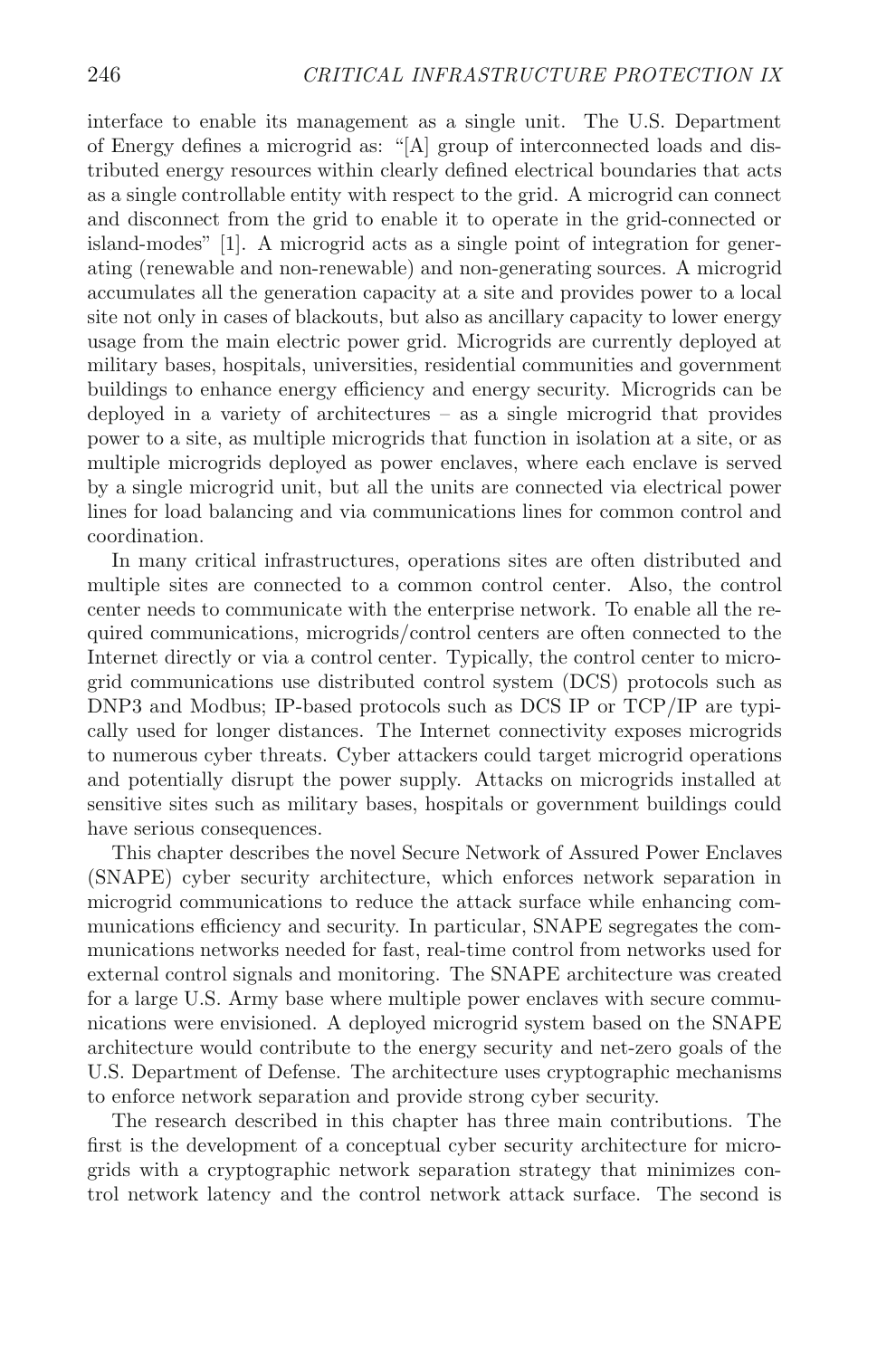a practical deployment architecture for microgrids that provides security and scalability. The third contribution is the use of certified hardware devices for cryptographic network separation, which significantly reduces the certification burden for microgrid deployments at U.S. military bases.

#### **2. Problem Description**

Current distributed control system and SCADA environments typically rely on the IEC 61850 standard for communications between power substations. It is also a natural choice for connecting power enclaves defined in the SNAPE architecture, where multiple microgrids coordinate command and control. This environment has a very strict timeframe of a few milliseconds for commandresponse messages and any additional latency adversely impacts system performance in terms of the established requirements.

As mentioned above, microgrid systems are being connected to external networks such as enterprise networks and the Internet, which significantly increases cyber threats. Cyber attackers can attack microgrid power enclaves and compromise critical operations by exploiting vulnerabilities at the network, system and/or application levels. Microgrid deployments are being planned with network and information technology security postures that are not compliant with standards such as NIST 800-53 [12] or IEC 62443 [5]. Most systems rely on perimeter protection with the internal systems designed with lower security because they were intended to be part of a closed network. As such, achieving defense-in-depth in these microgrid systems and networks is a major challenge.

Another related problem in power networks is that communications protocols (e.g., IEC 61850) were not designed for security and they do not inherently support security features. As a result, providing communications security for these protocols requires considerable ad hoc and ancillary security mechanisms. These mechanisms inadvertently introduce security vulnerabilities that are easily exploited by cyber attacks. Recent standards such as IEC 62351 focus on securing IEC 61850 based communications [4], but even IEC 62351 does not cover the entire gamut of security vulnerabilities in networked microgrid deployments. OLE for Process Control – Unified Architecture (OPC UA) [13] presents a framework with a standards-based communications backbone and built-in security that covers a larger set of cyber security threats. However, it does not address microgrid-specific threats such as the exposure of sensitive control networks, the integration of legacy components and the complexities involved in achieving cyber security certifications.

This chapter focuses on three problems. First, the internal networks in a microgrid deployment comprise several sub-networks such as the SCADA network and microgrid control network, and maintain connections to the enterprise network. Since these networks are interconnected, the exposure of microgrid control networks to attacks is increased. A malicious entity could exploit an attack vector to break into any one of the sub-networks and then attempt to disrupt operations elsewhere in the microgrid control network. Second, many legacy devices are unable to implement security mechanisms such as encryp-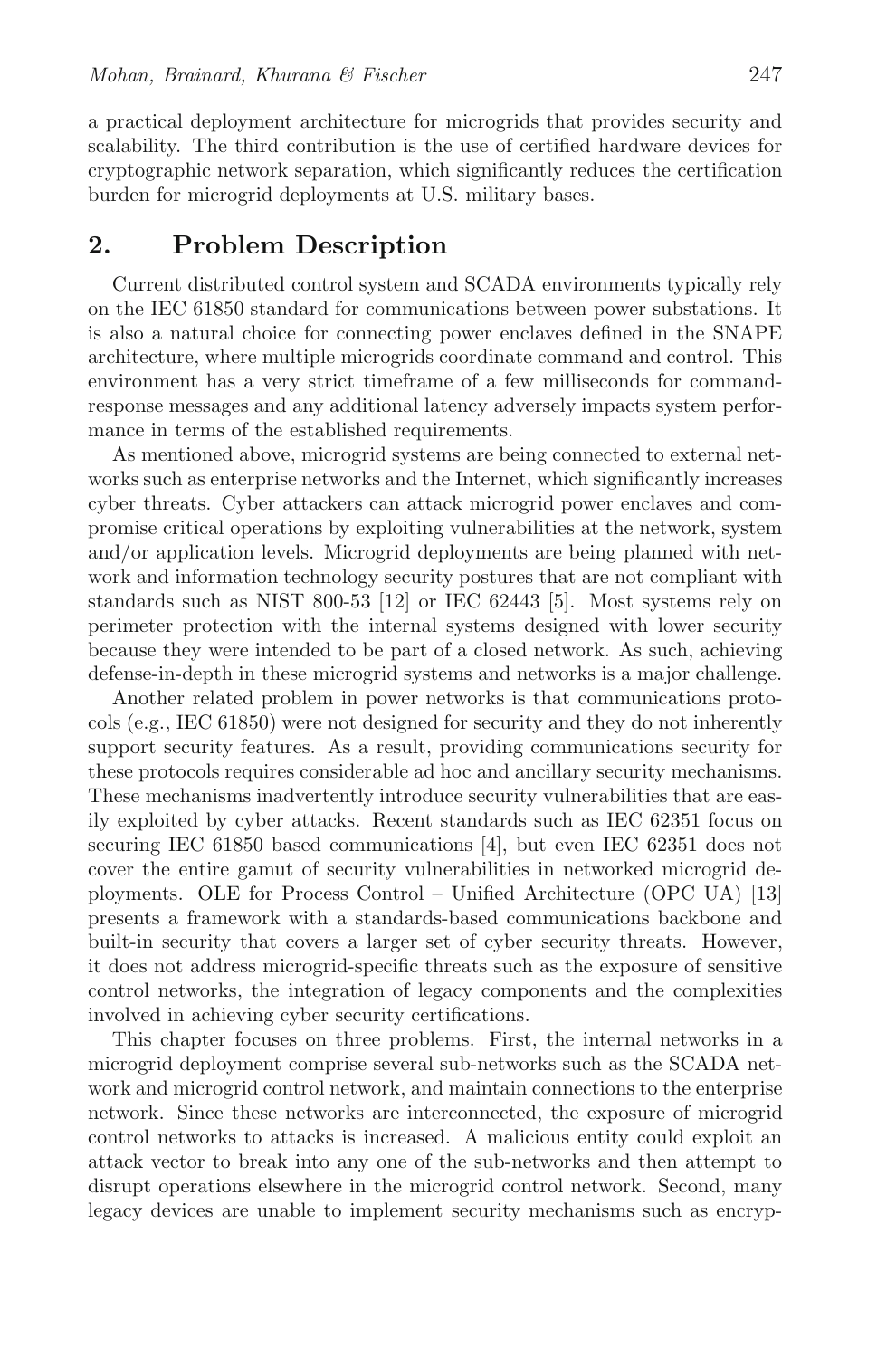

Figure 1. Conceptual architecture of a SNAPE microgrid.

tion, message signing and message hashing. This makes it difficult to enforce a strong and uniform security policy in the system. If the security policy is chosen for varying levels of security based on device capabilities, then attackers could compromise the lower-end devices with weaker security and then pivot to other networked devices. Third, in the case of microgrids at U.S. Department of Defense installations, the deployments have to obtain DIACAP or the more recent DIARMF (Department of Defense Information Assurance Risk Management Framework) certifications. Since a microgrid network comprises several sub-networks, the task of security assessment and certification of the microgrid control network becomes very complex and challenging.

# **3. SNAPE Cyber Security Architecture**

The SNAPE architecture enables secure communications and control for multiple microgrid systems at a site, where each microgrid corresponds to a power enclave. A SNAPE microgrid can function in the grid connected mode or in the islanding mode to provide power to a local site. SNAPE SCADA control systems accept external automated demand response (ADR) signals and participate in automated demand response programs for energy efficiency.

Figure 1 presents a conceptual architecture of the SNAPE system. The system has two power enclaves, APECS-1 and APECS-2. Each enclave is at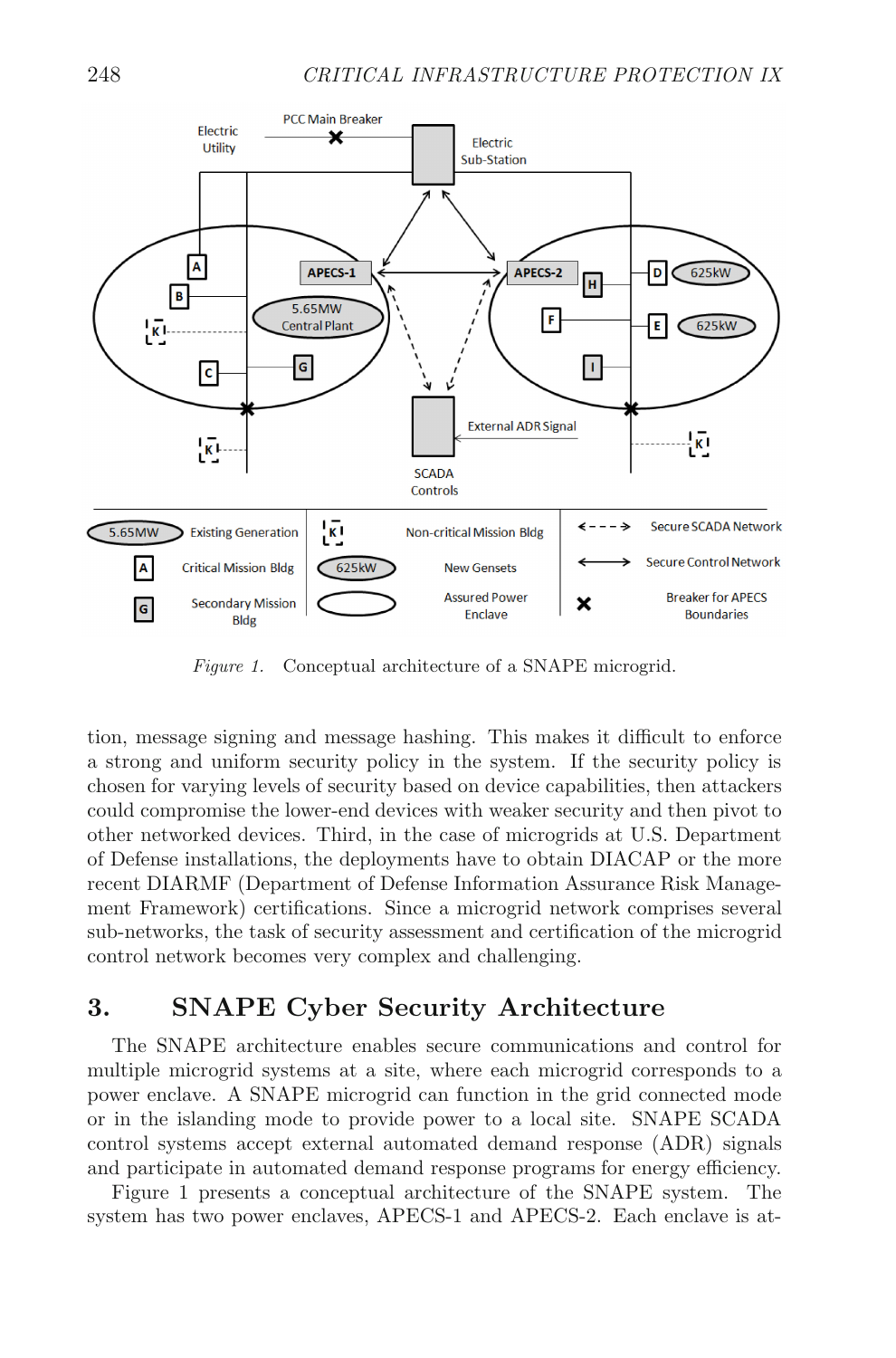tached to critical and non-critical mission buildings. An enclave may have one or more diesel generators powering it. The microgrid has a point of common coupling (PCC) main breaker that can disconnect the microgrid from the main grid to bring it into the islanding mode. The lines connecting the substation to APECS-1 and APECS-2 correspond to the secure control network, whereas the lines connecting the SCADA controls to APECS-1 and APECS-2 correspond to the secure SCADA network. The control and SCADA networks are isolated from each other. The isolation can be physical or logical in nature.

# **3.1 Security Properties**

The SNAPE architecture provides a number of security properties to address the cyber security concerns discussed above. The main security properties are:

- Confidentiality of information, command-response and power system operations.
- $\blacksquare$  Channel integrity integrity of data and communications flowing in and out of the microgrid.
- $\blacksquare$  Message integrity message level integrity protection in addition to channel protection.
- $\blacksquare$  Application integrity protection of the integrity of applications installed in the microgrid system.
- Availability of communication channels and microgrids to participate in command-response communications.
- $\blacksquare$ Authenticity of information sources.
- Protection and isolation from the enterprise network and external networks.
- Auditing and forensic analysis capabilities.  $\blacksquare$
- $\blacksquare$ Reduction of the cyber attack surface.

# **3.2 Architecture**

This section presents the details of the SNAPE cyber security architecture and describes its functioning via some use cases. Also, it discusses how the architecture acquires the security properties listed above.

The secure control network in Figure 1 is isolated from the secure SCADA network. This isolates the control network from access from the enterprise network and other external networks, including the Internet. The isolation also improves the response time in the control network, which is critical to synchronizing microgrids. Additionally, it reduces the attack surface of the control network because no direct communications path exists.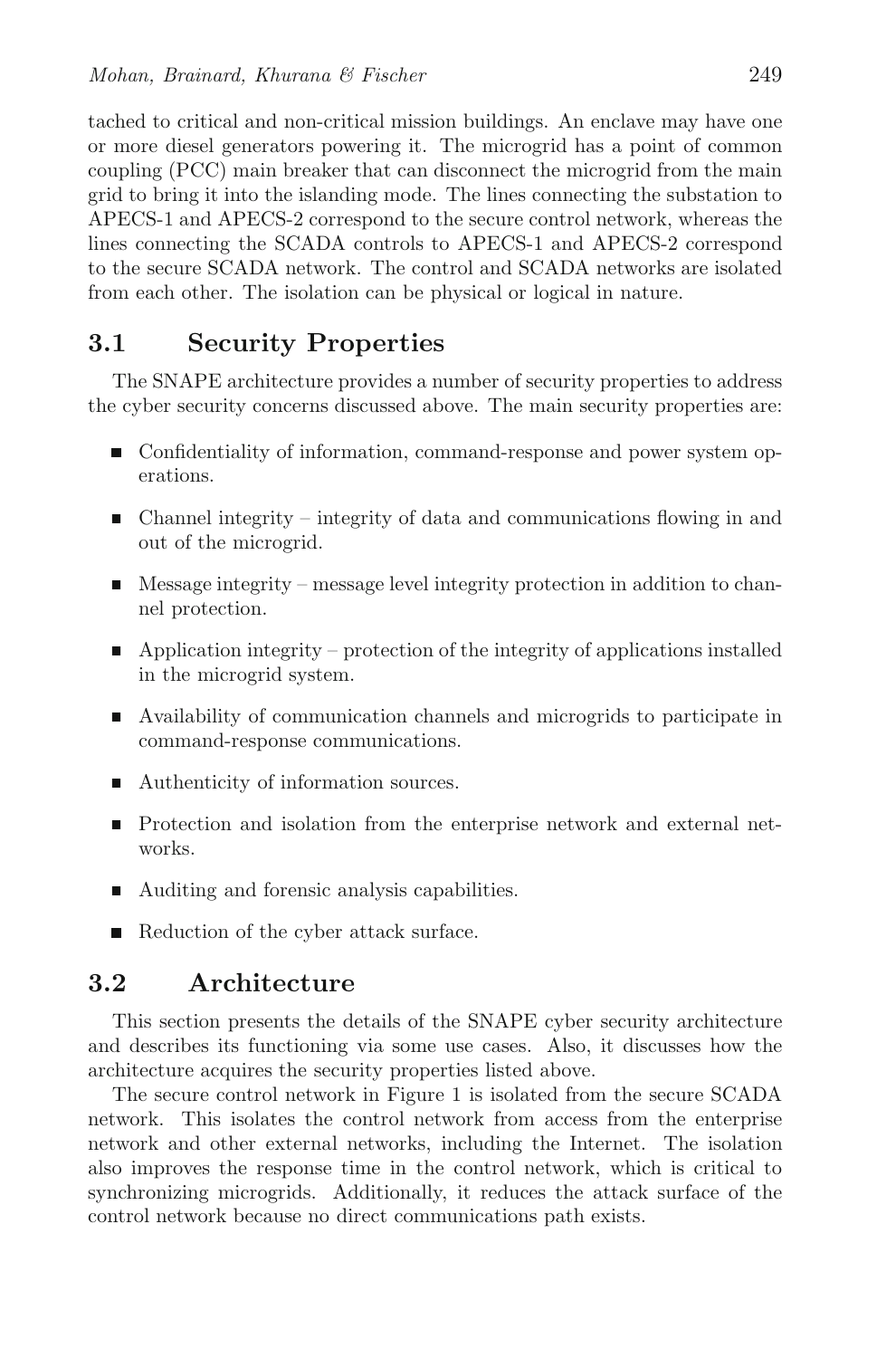

Figure 2. Communications security architecture based on the SNAPE concept.

Figure 2 presents the SNAPE architecture from the communications, network and system security point of view. It shows the external communications with the enterprise network and the local network that connects to the microgrid. "Bump-in-the-wire" devices are used to integrate legacy equipment or microgrid devices that cannot perform cryptographic operations required by secure communications networks. The bump-in-the-wire devices have the ability to encrypt communications using standard protocols. They also provide cryptographic isolation of the networks.

In the SNAPE architecture, OLE for Process Control – Unified Architecture (OPC UA) is used to implement the communications backbone. OPC UA is backward compatible with distributed control system protocols such as IEC 61850. OPC UA provides authentication and authorization services at the application layer. Availability in a network is provided by two mechanisms. First, the isolation of the control network from external networks ensures that the control network communications can meet the low latency requirement and critical infrastructure components are not unavailable due to large latencies or disruptions caused by microgrid components being out of sync. Second, cryptographic protection of messages and the network, as well as network firewalls, ensure that attackers cannot compromise the network or launch denialof-service attacks against network components. It is important to emphasize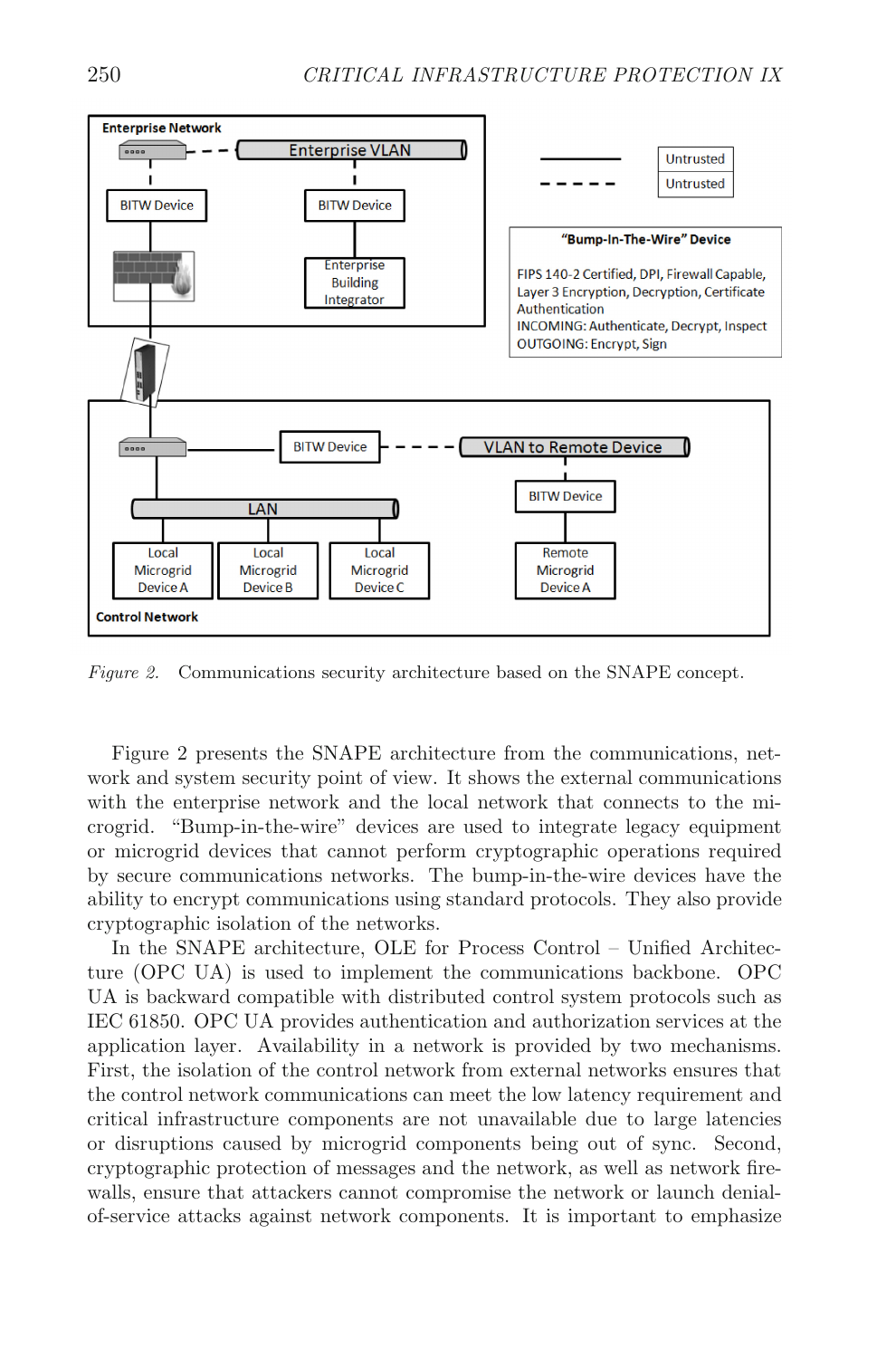

Figure 3. OPC UA security model [13].

that the closed loop control network is enclosed within the secure enclaves and the control network is physically isolated, hence it cannot be reached from the communications network. The communications network uses high-end cryptographic protection to enforce cyber security without adding additional latency to the control network due to its isolation.

Finally, important events, accesses and messages are logged to enable auditing and forensic analysis. This helps identify anomalous behavior and perform root cause analysis if an attack is suspected.

# **3.3 OPC UA Integration**

This section describes how OPC UA is integrated with the SNAPE architecture to provide a secure communications backbone. Details of the OPC UA security model are provided to demonstrate that the SNAPE architecture has the security properties listed above.

The OPC UA standard was created by the OPC Foundation [13]. It improves on the earlier OPC Classic standard, which was restricted to the Windows operating system. OPC UA builds on OPC Classic with several significant updates, including an open platform architecture, a built-in security model and a feature-rich data model. It is also backward compatible with standards such as IEC 61850. This makes OPC UA an excellent choice for integration within the SNAPE architecture.

Figure 3 shows the OPC UA security model. The model has two layers, the communications layer and the application layer. In the communications layer, a secure channel provides confidentiality and integrity of the communications. Another feature that is supported is application authentication, which allows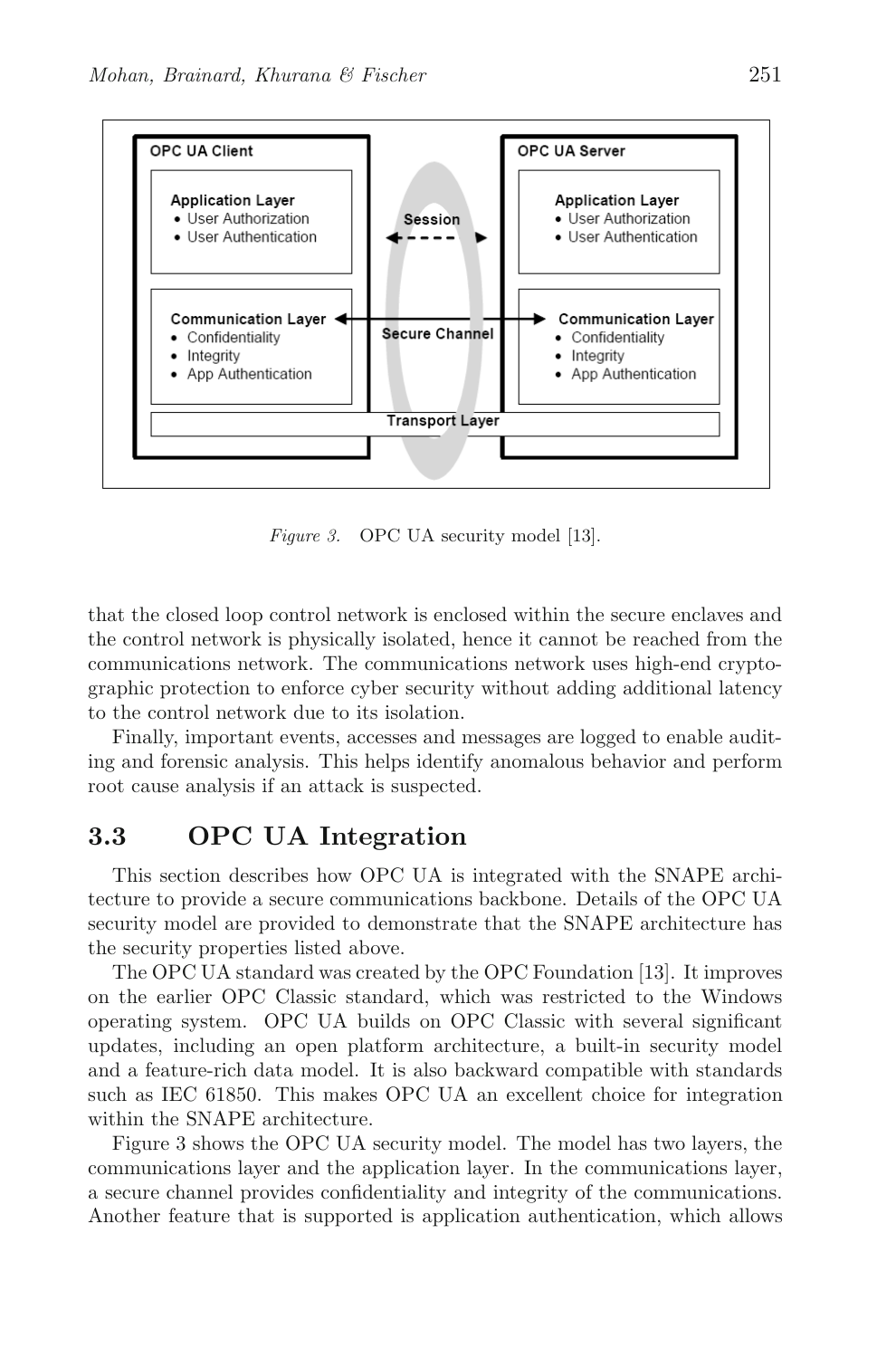only authenticated applications to participate in microgrid operations. In the application layer, user authentication and authorization are used to establish a secure session over a secure channel. An important point to note is that availability itself is not provided by the OPC UA security model. It relies on the minimal processing of messages prior to authentication and defers availability to the server implementation. The SNAPE architecture complements these mechanisms by providing strong availability properties via features such as network segmentation, cryptographic separation and network firewalls.

The OPC UA security model is comprehensive and offers multiple options for achieving security properties in the communications and application layers [13]. In the application layer, authentication may be achieved by three different means: username/password, an X.509v3 certificate or a WS-SecurityToken. An X.509v3 certificate involves multiple asymmetric cryptographic operations that are computationally intensive and are not well suited for authentication in resource-constrained environments. However, username/passwords and WSsecurity tokens provide comparatively efficient authentication. During system implementation, it would be necessary to compare the different mechanisms against the real-time system requirements and select the most efficient form of authentication for the SNAPE architecture. Authorization in the OPC UA security model is more open ended and can integrate already-deployed authorization solutions. Since the SNAPE architecture targets microgrids, existing authorization mechanisms in the form of access control lists are integrated to provide fine-grained authorization for microgrid resources.

In the communications layer, confidentiality is provided by encryption within a secure channel, message signatures for message integrity and digital signatures for application authentication. Like the application layer, the OPC UA stack provides multiple options to implement each security mechanism. The optimal combination of asymmetric and symmetric cryptographic algorithms was selected for the SNAPE architecture to meet microgrid performance requirements. OPC UA is flexible and allows any combination of the mechanisms to be selected to suit a specific deployment. For example, a combination of mechanisms such as transport layer security (TLS) for channel protection and symmetric algorithms for message integrity may suit a microgrid deployment environment. This would allow SNAPE to leverage the benefits of TLS for channel protection and the advantages of symmetric algorithms such as AES256 and HMAC(SHA1) for improved real-time performance with regard to message integrity protection.

# **4. SNAPE Threat Model Analysis**

This section identifies the potential cyber threats that exist in the microgrid deployment scenarios presented in Figures 1 and 2, and demonstrates that the SNAPE architecture mitigates the threats.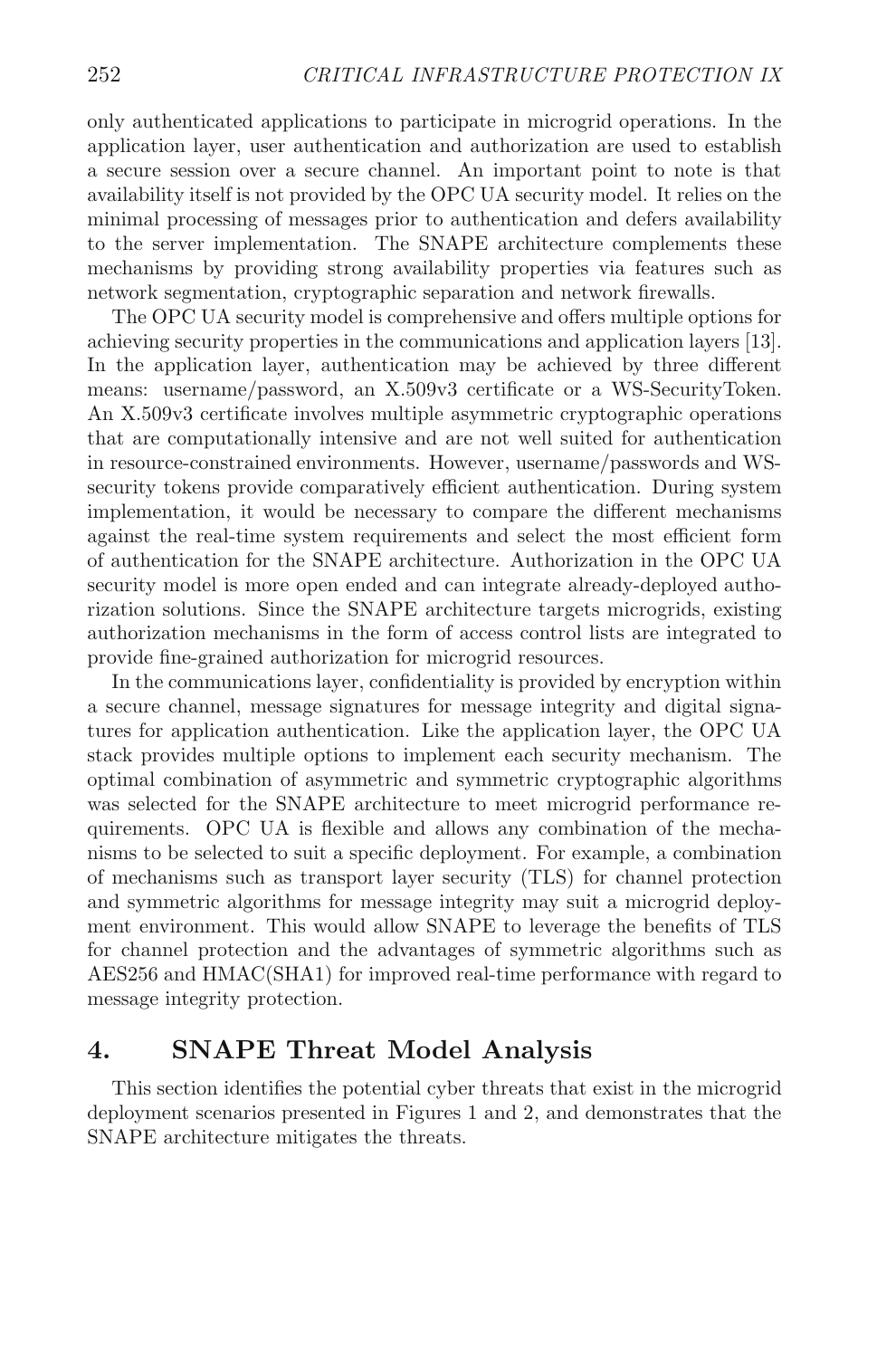#### **Remote Sabotage:**

- **Threat:** An adversary can remotely access the microgrid and launch a privilege elevation attack to gain higher rights. The adversary can then perform unauthorized operations to disrupt the microgrid system and potentially the power supply.
- **Mitigation:** The SNAPE architecture implements a number of security controls to mitigate this threat. Secure network communications protects against threats such as session hijacking. Identity management with strong account management protects against account spoofing attacks. The access control implementation in the microgrid system prevents unauthorized access to microgrid resources and operations.

#### **Tampering with Power Enclave Synchronization:**

- **Threat:** The adversary can disrupt power enclave synchronization by reporting incorrect power measurements to other entities. This could potentially destabilize the power enclaves and disrupt their operations.
- **Mitigation:** In the SNAPE architecture, the control network and the SCADA network are isolated from each other. This isolation drastically reduces the attack surface from the SCADA network to the energy network. Moreover, authentication and access control protection in the microgrid system prevent unauthorized access. As such, it is highly unlikely that an adversary could reach the control network and disrupt its operation.

#### **Sensitive Information Disclosure:**

- **Threat:** An attacker can view sensitive microgrid information that is at rest or in transit.
- **Mitigation:** The SNAPE architecture implements authentication and access control in the microgrid system, so that only authorized entities can view or operate on sensitive data. Additionally, information in transit is protected by strong network security involving encrypted communications channels using TLS. Thus, sensitive information at rest or in transit is protected from unauthorized disclosure.

#### **Denial of Service:**

- **Threat:** An attacker can launch a denial-of-service attack by flooding a network to disrupt microgrid operations and potentially the power supply.
- **Mitigation:** The SNAPE architecture uses secure network topologies derived from reports and standards such as NIST SP 800-53 and IEC 62443 to deploy firewalls and demilitarized zones to isolate the SCADA and control networks from the enterprise network. The firewalls protect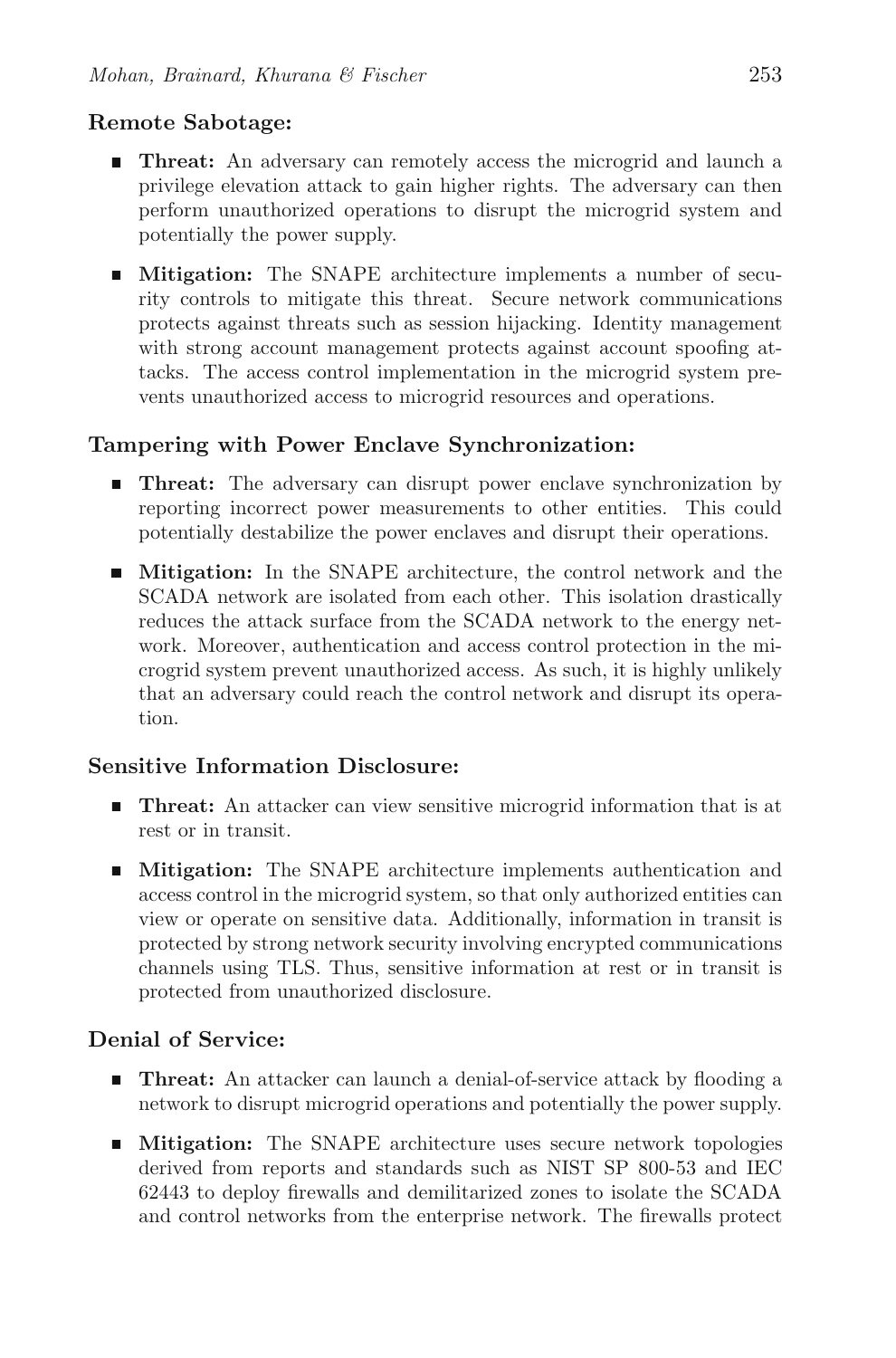against network flooding attacks. Also, the SCADA and control networks are isolated, which further reduces the control network attack surface. Additionally, the OPC UA communications backbone performs minimal processing of unauthenticated messages to mitigate the denial-of-service threat.

### **Targeting Legacy Devices:**

- **Threat:** Legacy devices in the microgrid system are unable to implement encryption for secure communications channels. An attacker can target these channels to view sensitive information or to inject or manipulate commands.
- **Mitigation:** The SNAPE architecture positions bump-in-the-wire hardware in front of legacy devices to implement secure communications. The bump-in-the-wire devices provide network security via TLS, which makes legacy devices compatible with other devices and provides uniform and strong network security. The bump-in-the-wire devices can be DIACAPor DIARMF-certified to provide strong, standards-compliant network security regardless of end device capabilities.

#### **Malware Installation:**

- **Threat:** An attacker can install malware on microgrid devices.
- **Mitigation:** The SNAPE architecture provides two types of protection against malware installation. First, software or firmware installation on a device is a privileged action that can only be performed by an administrator; it would be very difficult for an attacker to compromise a highly-secure administrator account to install malware. Second, software and firmware integrity checks are performed by validating their digital signatures; only firmware and software that pass the validity checks can be installed. These security mechanisms protect against the installation of malware on the microgrid system.

# **5. Discussion**

Whenever security considerations are included in an architecture, certain trade-offs have to be made to balance security versus performance, cost, development time and usability. The SNAPE architecture uses bump-in-the-wire devices to support the secure integration of legacy devices. This provides uniform security in a microgrid network by enabling legacy devices to communicate using strong encryption algorithms. The downside, however, is that these devices can be expensive, depending on their functionality and the desired level of security. However, this is an optional feature in the SNAPE architecture, although it may be mandatory for microgrids at sensitive locations such as military bases.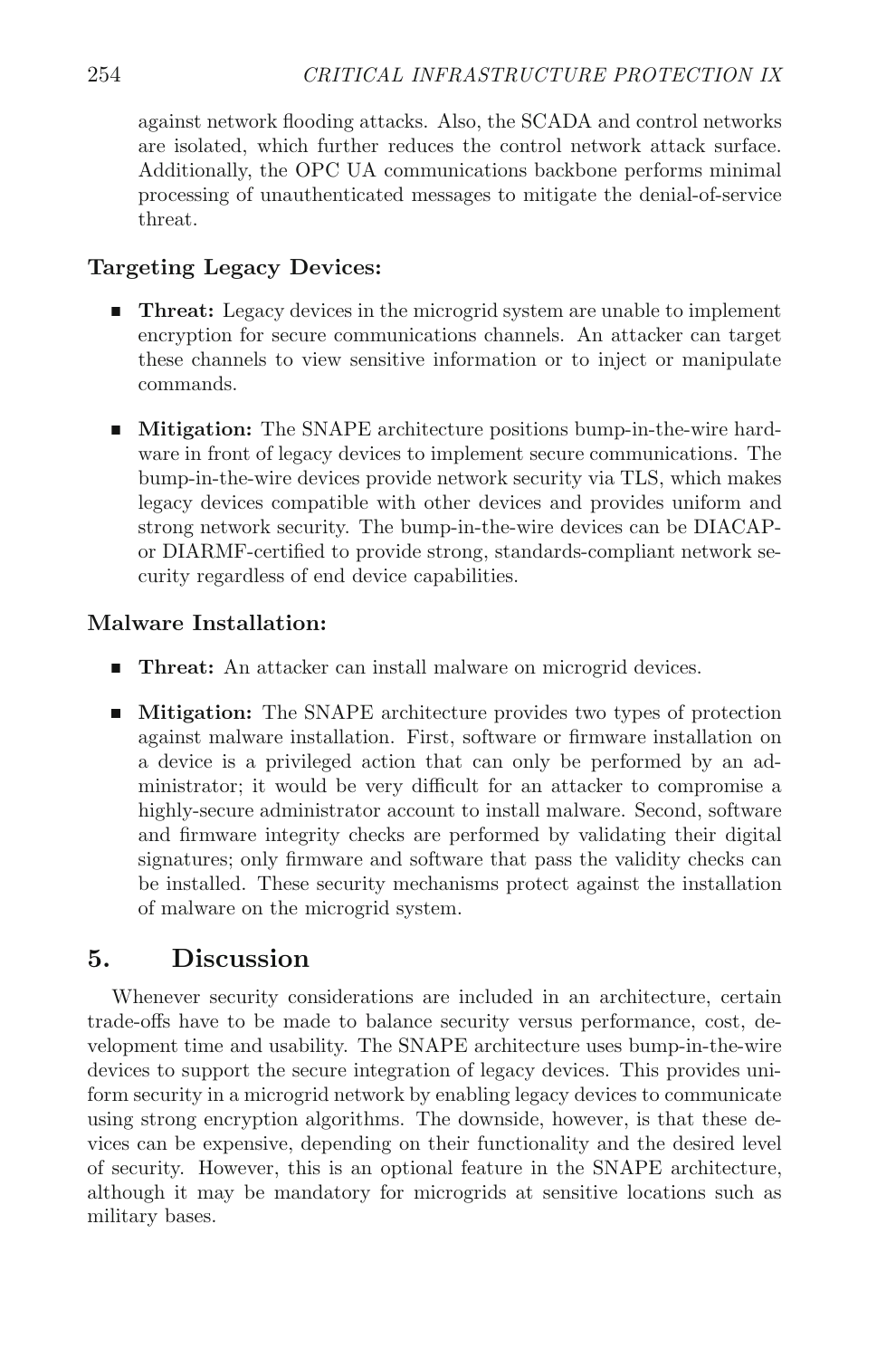Another trade-off is that network separation using bump-in-the-wire devices may increase network complexity and latency. However, the separation offers the choice of cryptographic algorithms for network protection. The bump-inthe-wire devices are DIACAP-certified and perform cryptographic operations end-to-end. The added latency is very low and is only introduced in the communications network. The control network is part of the secure enclaves where there is no additional latency related to cryptographic operations.

The SNAPE architecture proposes the use of TLS for strong network protection. The architecture also provides end device authentication, which is especially useful in sensitive installations and helps achieve DIACAP or DIARMF compliance. The downside of using TLS is that public-key infrastructure certificates must be installed and managed by the network. Using symmetric encryption is possible with TLS, but this is a non-standard mode of operation that is not recommended for regular deployments.

The final trade-off is related to the integration of OPC UA in SNAPE. The integration increases complexity and the cost of system development. However, on the positive side, it provides standards-based communications security. Also, it inherits a versatile and feature-rich communications backbone from SNAPE.

Massie [9] has presented a proposal for microgrid cyber security based on a distributed control approach that uses IPv6 for communications. IPv6 provides some benefits such as making host scanning and identification more difficult from outside a network because of the large number of possible IP addresses, and supporting end-to-end encryption and secure name resolution that helps counter attacks such as ARP poisoning. The SNAPE architecture provides all the benefits of an IPv6-based network. Indeed, the SNAPE architecture was developed by performing threat modeling and risk analysis, and security controls and mechanisms were subsequently incorporated to address the identified threats. In the SNAPE architecture, a microgrid deployment uses a private network with strong perimeter protection. Secure firewalls disable network scanning and identification. End-to-end encryption is implemented using TLS. Also, TLS used for network-level authentication can be configured for the mutual authentication of clients and servers; this eliminates ARP attacks. Additionally, SNAPE uses bump-in-the-wire devices to provide end-to-end authentication of legacy devices.

Massie's approach [9] suffers from several security issues compared with the SNAPE architecture. First, a decentralized peer-to-peer control architecture means that every node is trusted equally and can even take over the functionality of other nodes, especially during automated recovery. In addition to introducing complexity, this approach potentially opens new attack vectors. The adversary needs to compromise just one node and then pivot to sabotage the system. In a centralized model, a server has much stronger security than a client node. Maintaining trust in an open decentralized peer-to-peer system is a hard problem [6, 10] and even controlled system deployments would inherit some of its threats if they are connected to the Internet. Second, since control and coordination are distributed to every node, it is not possible to segment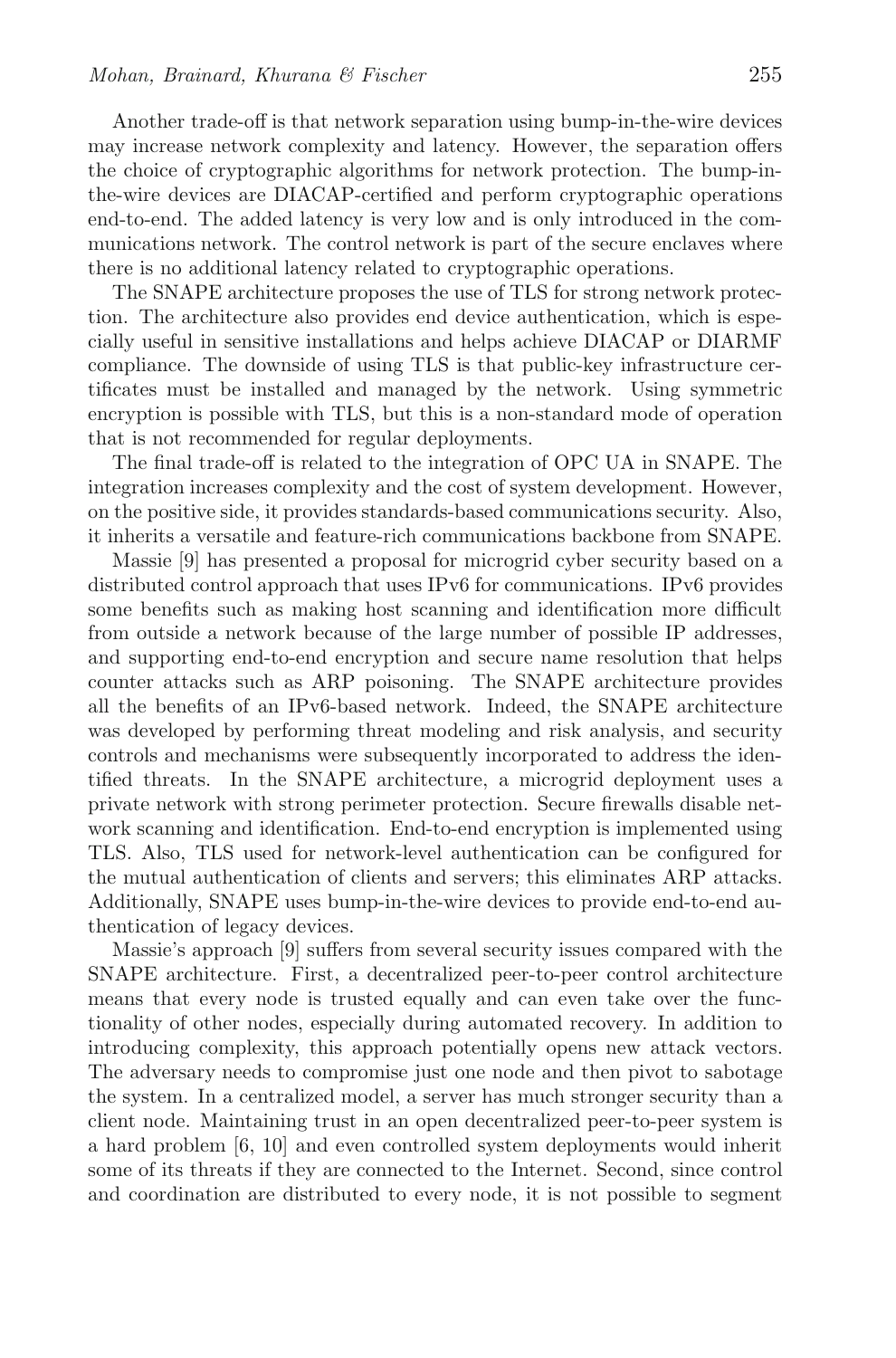the network and isolate it for higher security and performance, something that is inherently supported and demonstrated in the SNAPE architecture. Third, Massie's approach assumes that all control devices are deployed with the peerto-peer functionality and there are no legacy devices (actually, the approach is unable to integrate legacy devices). On the other hand, SNAPE has a method to integrate legacy devices; this is important because most network deployments are incremental in nature and it is exceedingly rare not to encounter legacy devices in a deployment.

Additionally, deploying IPv6-based networks potentially opens a number of security holes. If IPv6 and IPv4 are being run simultaneously, then IPv6 should be tunneled over IPv4 or run independently. In the tunneling mode, configuration problems can create security holes in the system [8]. If the two protocols are run in parallel, then firewalls have to be configured to filter the IPv6 traffic, which is not very common. A normal firewall does not filter IPv6 traffic; this insecure channel can be leveraged by an attacker to enter the system. Also, administrators must employ new (and better) ways to deploy, configure and monitor networks. Important tasks include troubleshooting networks, configuring firewalls, enforcing secure configurations, monitoring security logs, analyzing real-time behavior and performing network audits. Most intrusion detection/prevention systems are still not very effective at handling IPv6 traffic, which increases the potential of attacks.

# **6. Related Work**

Strickland [16] has presented an approach for protecting military microgrids from cyber attacks. However, the approach relies primarily on security best practices and does not consider some key issues that are addressed in the SNAPE architecture such as the vulnerabilities originating from SCADA networks and legacy devices.

The CERTS MicroGrid is a novel approach for integrating distributed energy resources in a microgrid to seamlessly island it from and reconnect it to the power grid [7]. To the control center, all the distributed energy resources appear to be a single entity for coordination and control. The traditional method has been to integrate a small number of distributed energy resources and to shut down the microgrid when problems arise (according to the IEEE P1547 standard). However, unlike the SNAPE architecture, the CERTS model does not specifically focus on cyber security for microgrids.

The Smart Power Infrastructure Demonstration for Energy Reliability and Security (SPIDERS) Project is conducted jointly by the Department of Energy, Department of Defense and Department of Homeland Security [14, 15]. The project goal is to provide secure control of on-base generation at military bases by building secure and robust microgrids that incorporate renewable energy resources. Cyber security is provided by commercially-available technologies, so the technology itself is not novel. Unlike SNAPE, SPIDERS does not provide a comprehensive architecture to address all possible attack vectors.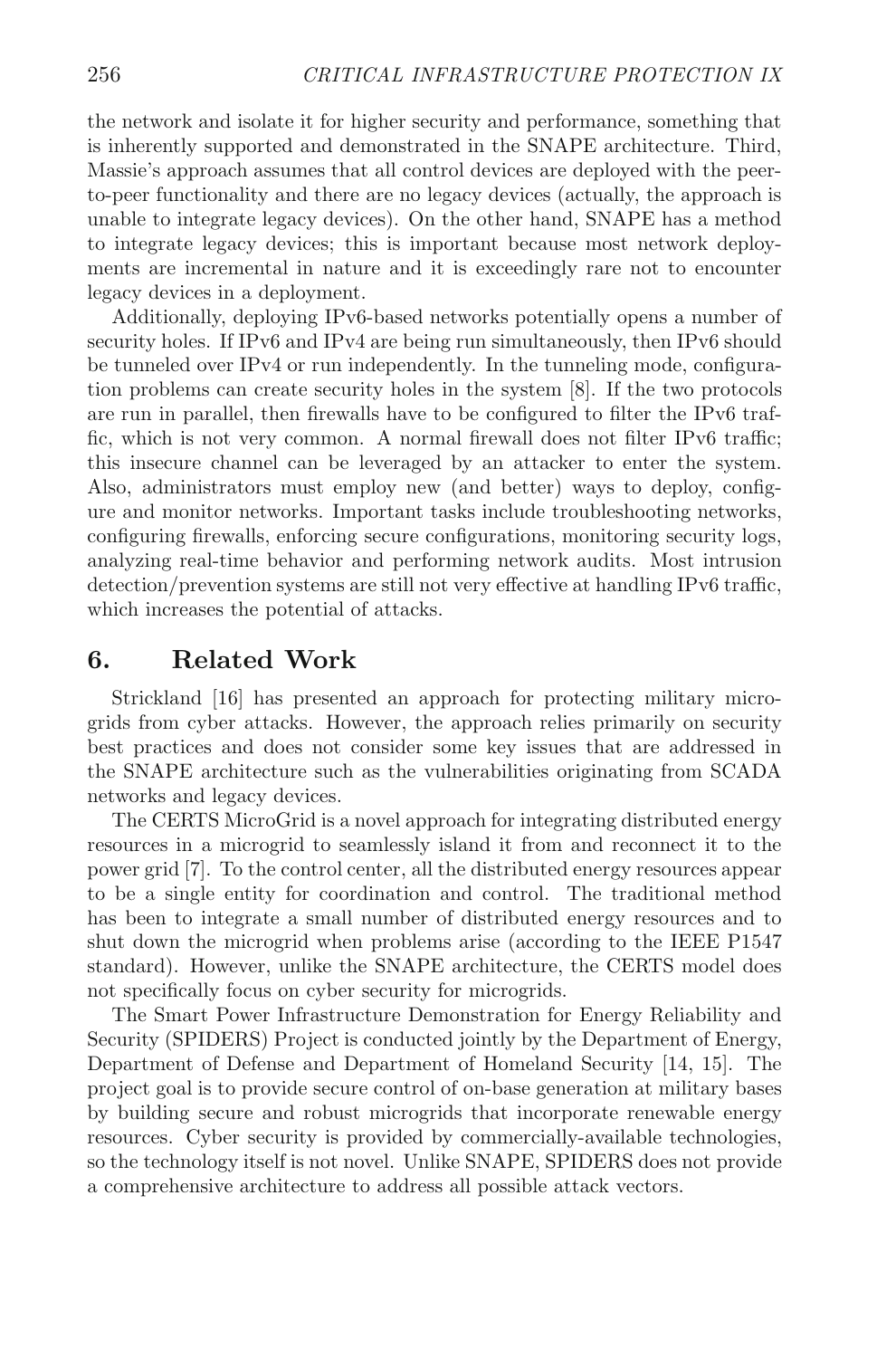Mueller [11] discusses research undertaken under the NSF ERC FREEDM Project [11]. The project investigates the challenges of the cyber-physical nature of microgrids and highlights novel opportunities for providing selective power delivery during power outages. Mueller recognizes the need to secure microgrids from cyber attacks. However, the FREEDM Project does not propose any security solutions. SNAPE stands out because it recognizes the need to secure microgrids and presents a comprehensive cyber security architecture that adheres to industry standards and satisfies actual microgrid requirements.

Massie [9] presents a distributed control framework for microgrids to enhance coordination, communications and security. The framework, which uses IPv6-based communications, attempts to leverage security from IPv6 and the peer-to-peer distributed model, but it also inherits their problems. SNAPE provides all the security features provided by the framework and introduces many additional security mechanisms.

#### **7. Conclusions**

Microgrids are being deployed at military bases and other mission-critical facilities to reduce the dependence on the power grid, to provide power during outages and to achieve the net-zero goal imposed by the U.S. Department of Defense. The SNAPE architecture is designed specifically for the secure deployment of military microgrids. It introduces several key concepts such as the physical or logical separation of microgrid control networks from SCADA networks, bump-in-the-wire devices that integrate legacy devices in a secure manner and standards-based security controls for microgrid network protection.

Current efforts are focused on realizing the SNAPE architecture in a microgrid facility under construction at a U.S. military base. The design divides the power network into several power enclaves, each served by a microgrid unit. These units will be connected using the SNAPE architecture to support common control and coordination. An OPC UA based communications backbone will be implemented along with the additional security mechanisms described in Section 3. An architectural risk analysis of the system has revealed that SNAPE effectively addresses all the identified risks. During the microgrid design phase, security threat use cases will be evaluated using the SNAPE architecture to verify that the threats are comprehensively addressed. During the deployment phase, strong efforts will be taken to ensure that all the architectural and design considerations will be implemented and tested.

#### **References**

- [1] S. Bossart, DoE perspective on microgrids, presented at the Advanced Microgrid Concepts and Technologies Workshop, 2012.
- [2] N. Hatziargyriou, H. Asano, R. Iravani and C. Marnay, Microgrids, IEEE Power and Energy, vol. 5(4), pp. 78–94, 2007.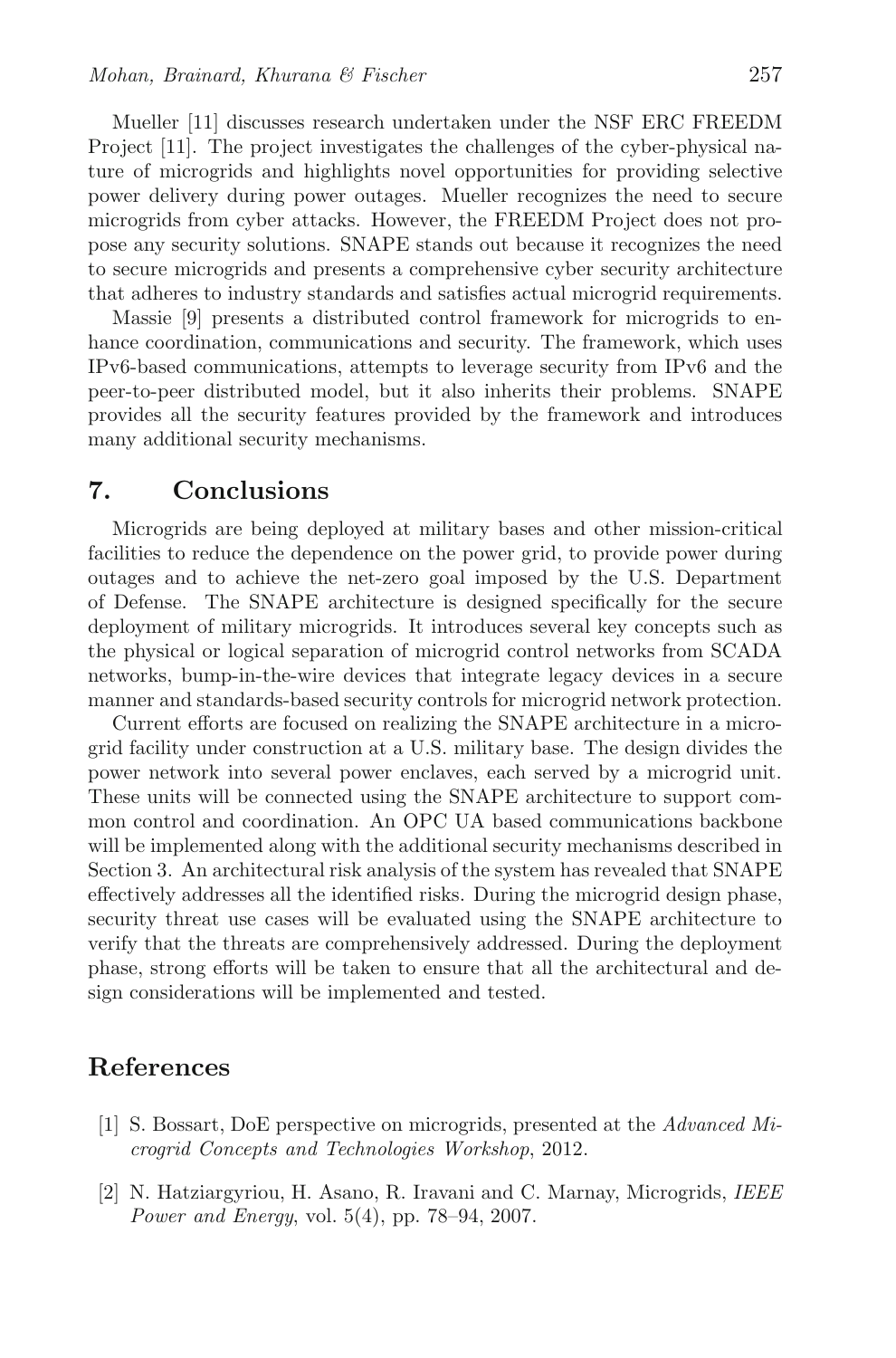- [3] F. Hohlbaum, M. Braendle and F. Alvarez, Cyber security practical considerations for implementing IEC 62351, presented at the PAC World Conference, 2010.
- [4] International Electrotechnical Commission, IEC/TS 62351-1 to 62351-7, Power Systems Management and Associated Information Exchange – Data and Communications Security, Geneva, Switzerland, 2012.
- [5] International Electrotechnical Commission, IEC 62443, Industrial Communications Networks – Network and System Security, Geneva, Switzerland, 2013.
- [6] S. Kamvar, M. Schlosser and H. Garcia-Molina, The Eigentrust algorithm for reputation management in P2P networks, Proceedings of the Twelfth International Conference on World Wide Web, pp. 640–651, 2003.
- [7] R. Lasseter, A. Akhil, C. Marnay, J. Stephens, J. Dagle, R. Guttromson, A. Meliopoulous, R. Yinger and J. Eto, Integration of Distributed Energy Resources: The CERTS MicroGrid Concept, P500-03-089F, California Energy Commission, Sacramento, California (certs.lbl.gov/pdf/50829.pdf), 2003.
- [8] J. Lyne, Why IPv6 matters for your security, Sophos, Oxford, United Kingdom (www.sophos.com/en-us/security-news-trends/securitytrends/why-switch-to-ipv6.aspx), 2014.
- [9] D. Massie, Implementation of a cyber secure microgrid control system, presented at the SPIDERS JCTD Industry Day, 2014.
- [10] A. Mohan and D. Blough, AttributeTrust A framework for evaluating trust in aggregated attributes via a reputation system, Proceedings of the Sixth Annual Conference on Privacy, Security and Trust, pp. 201–212, 2008.
- [11] F. Mueller, Cyber-Physical Aspects of Energy Systems for the 21st Century: A Perspective from the NSF ERC FREEDM Project, Department of Computer Science, North Carolina State University, Raleigh, North Carolina (moss.csc.ncsu.edu/~mueller/ftp/pub/mueller/papers/cps09. pdf), 2009.
- [12] National Institute of Standards and Technology, Security and Privacy Controls for Federal Information Systems and Organizations, NIST Special Publication 800–53 (Revision 4), Gaithersburg, Maryland, 2013.
- [13] OPC Foundation, Unified Architecture, Scottsdale, Arizona (opcfoundat ion.org/developer-tools/specifications-unified-architecture), 2015.
- [14] Sandia National Laboratories, SPIDERS Microgrid Project secures military installations, Sandia Labs News Release, Albuquerque, New Mexico (share.sandia.gov/news/resources/news\_releases/spiders/#.V W2kCq3bKEJ), February 22, 2012.